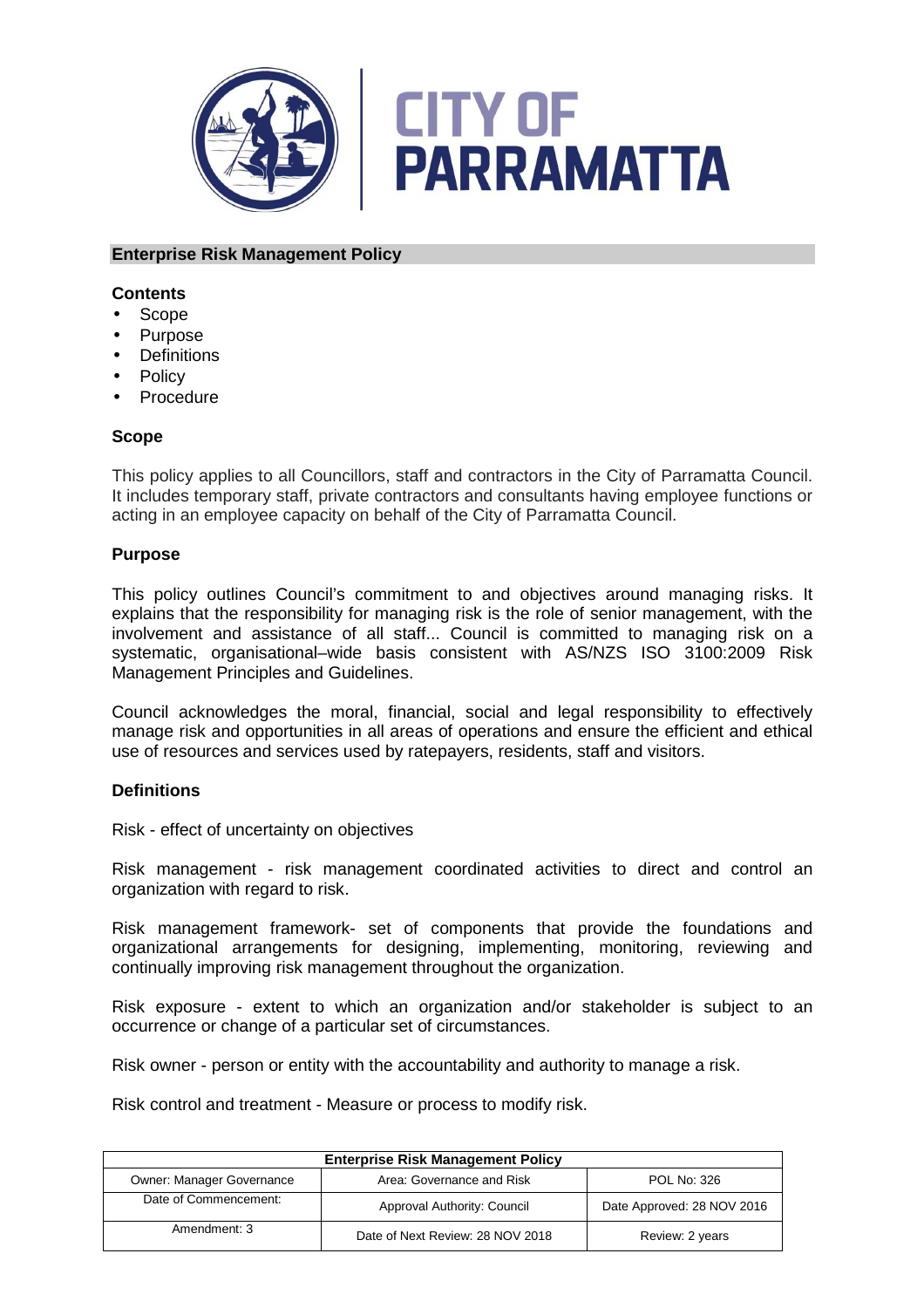# **Policy**

Risk is inherent in all business activities and needs to be managed to maximise opportunities and minimise negative outcomes and:-

- Minimise the incidence of personal injury and ill health of employees and members of the public;
- Minimise the incidence of damage to equipment and facilities;
- Minimise the financial and operational risks and losses to the Council and the public; and
- Minimise resources spent in relation to loss.

Risk Management is an integral part of Council's organisational processes and should not be separated from the main activities and processes of the organisation.

Risk Management is a part of decision making. Every time Council makes a decision there is an exposure to risk. Council's risk management framework minimises the risk and optimises every opportunity.

Risk Management explicitly addresses inherent uncertainty. Council will identify and analyse a range of risks so that risk owners are better able to implement controls and treatments to mitigate the likelihood and / or consequences of uncertainty.

Risk Management is systematic, structured and timely. Council will ensure that Risk Management is planned and controlled to ensure efficiency.

Risk Management is based on the best available information. Council recognises information is often limited, costly and imperfect, but Council will consider information from many sources including observation, experience, forecasts and experts.

Risk Management is transparent and inclusive. Council's internal and external stakeholders can have a major impact on the organisation and need to be included when establishing and determining risk.

Risk Management is dynamic and responsive to change. Council must respond to changes in the internal and external environment, and amend our process, plans and frameworks accordingly.

Risk Management training will be provided for all appropriate Council officers on how to use and apply the Risk Management Framework to ensure consistency and quality throughout the organisation.

| <b>Enterprise Risk Management Policy</b> |                                  |                            |  |
|------------------------------------------|----------------------------------|----------------------------|--|
| <b>Owner: Manager Governance</b>         | Area: Governance and Risk        | <b>POL No: 326</b>         |  |
| Date of Commencement:                    | Approval Authority: Council      | Date Approved: 28 NOV 2016 |  |
| Amendment: 3                             | Date of Next Review: 28 NOV 2018 | Review: 2 years            |  |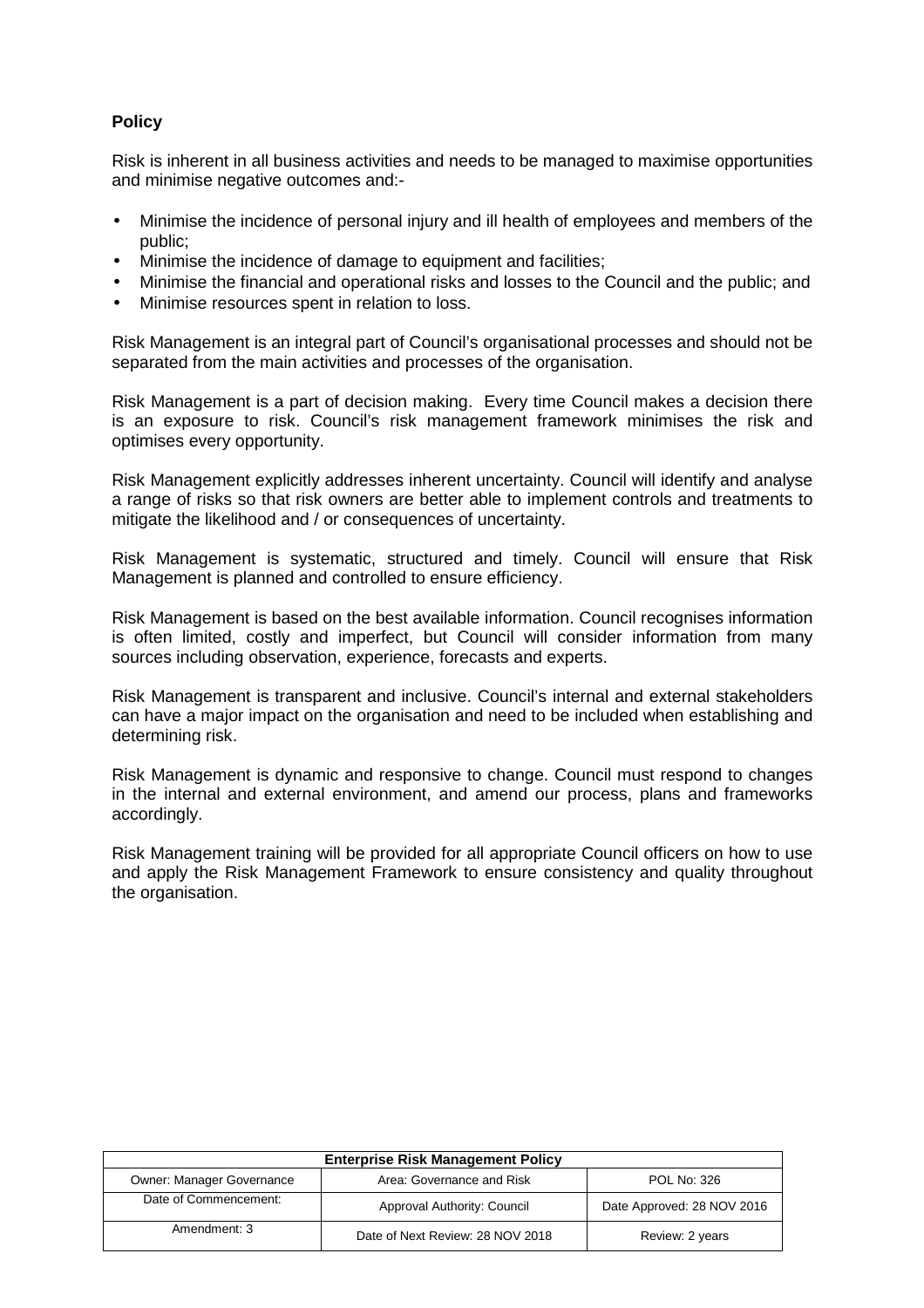# **Process**



#### **When risk assessment is undertaken**

- 1. We will identify and assess our key risks at least annually in conjunction with our business planning cycle.
- 2. We will identify and assess risks any time we undertake a new area of business operations or undertake a substantial change in our business operations.
- 3. We will identify and assess risks whenever we undertake a new project or event.
- 4. We will periodically review our risk assessment in accordance with our Risk Management Plan.

#### **Responsibilities**

#### **1. Council Risk**

The Council is ultimately responsible for the level of risk it is willing to accept in making its decisions. The Interim General Manager is ultimately responsible for ensuring risk is managed across the Council. The Executive Team and Senior Management are responsible for the ongoing identification, management and review of risks arising from Council's business operations and the escalation of severe or extreme risks to Council in a timely way. All staff have an ongoing requirement to provide input, including reporting as required, to enable the ongoing identification, assessment and management of risks.

# **2. Risk Framework**

The Manager Governance and Risk is responsible for coordinating the development, implementation and maintenance of the Enterprise Risk Management Framework

| <b>Enterprise Risk Management Policy</b> |                                  |                            |  |
|------------------------------------------|----------------------------------|----------------------------|--|
| Owner: Manager Governance                | Area: Governance and Risk        | POL No: 326                |  |
| Date of Commencement:                    | Approval Authority: Council      | Date Approved: 28 NOV 2016 |  |
| Amendment: 3                             | Date of Next Review: 28 NOV 2018 | Review: 2 years            |  |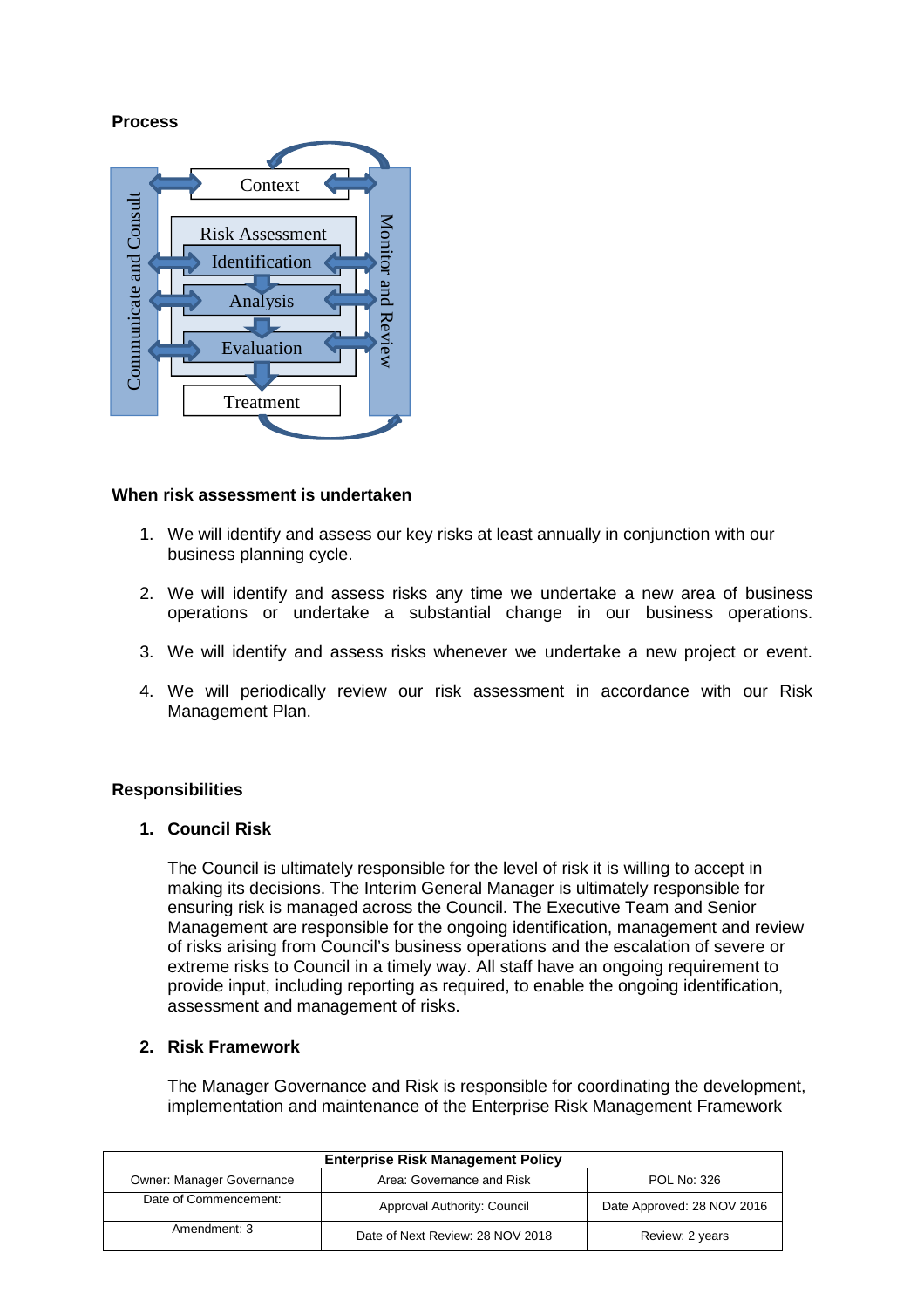and Strategy throughout Council, including training and awareness, corporate risk management performance and management reporting. The Audit & Risk Committee provides independent assurance and assistance to the Council on the risk, control and compliance framework.

# **3. Risk Appetite Statement**

The Council is responsible for approving the Council's Risk Appetite Statement. The Executive Team provides advice to the Council on the Risk Appetite Statement. Council officers are responsible for working within the Appetite Statement.

#### **4. Strategic Risk**

The Director responsible for a Major Priority identified in the Corporate Plan is responsible for identifying, monitoring, mitigating and reporting all risks associated with the Major Priority, including ensuring appropriate resources for risk management are made available. Directors also have responsibility for all risks with a residual risk rating of 'Severe' or above. as Directors will be primarily responsible for all Strategic Risks' as determined by the Executive Team and they will be included in the Strategic Risk Register.

#### **5. Operational Risk**

The Senior Manager responsible for an area of business operations has ownership of and is responsible for identifying, monitoring, mitigating and reporting all Operational risks, , associated with their business operations, including ensuring appropriate resources for risk management are made available.

# **6. Project and Event Based Risk**

The Project or Event Manager is responsible for identifying, monitoring, mitigating and reporting all risks associated with the project or event, including ensuring appropriate resources for risk management are made available.

# **How we will measure our Risk Management Performance**

**7.** A report will be provided annually to the Executive Team and the Audit & Risk Committee by the Manager, Governance and Risk setting out how PCC has complied with this policy, including identification of any significant or systemic breaches of this policy and any instances where businesses have been operating outside of relevant risk tolerance levels for more than one month.

#### **How will we communicate this Policy**

**8.** This policy will be communicated to all staff at Induction Training, through regular awareness emails and by inclusion in COPCoP's Policy Register.

| <b>Enterprise Risk Management Policy</b> |                                  |                            |  |
|------------------------------------------|----------------------------------|----------------------------|--|
| Owner: Manager Governance                | Area: Governance and Risk        | POL No: 326                |  |
| Date of Commencement:                    | Approval Authority: Council      | Date Approved: 28 NOV 2016 |  |
| Amendment: 3                             | Date of Next Review: 28 NOV 2018 | Review: 2 years            |  |